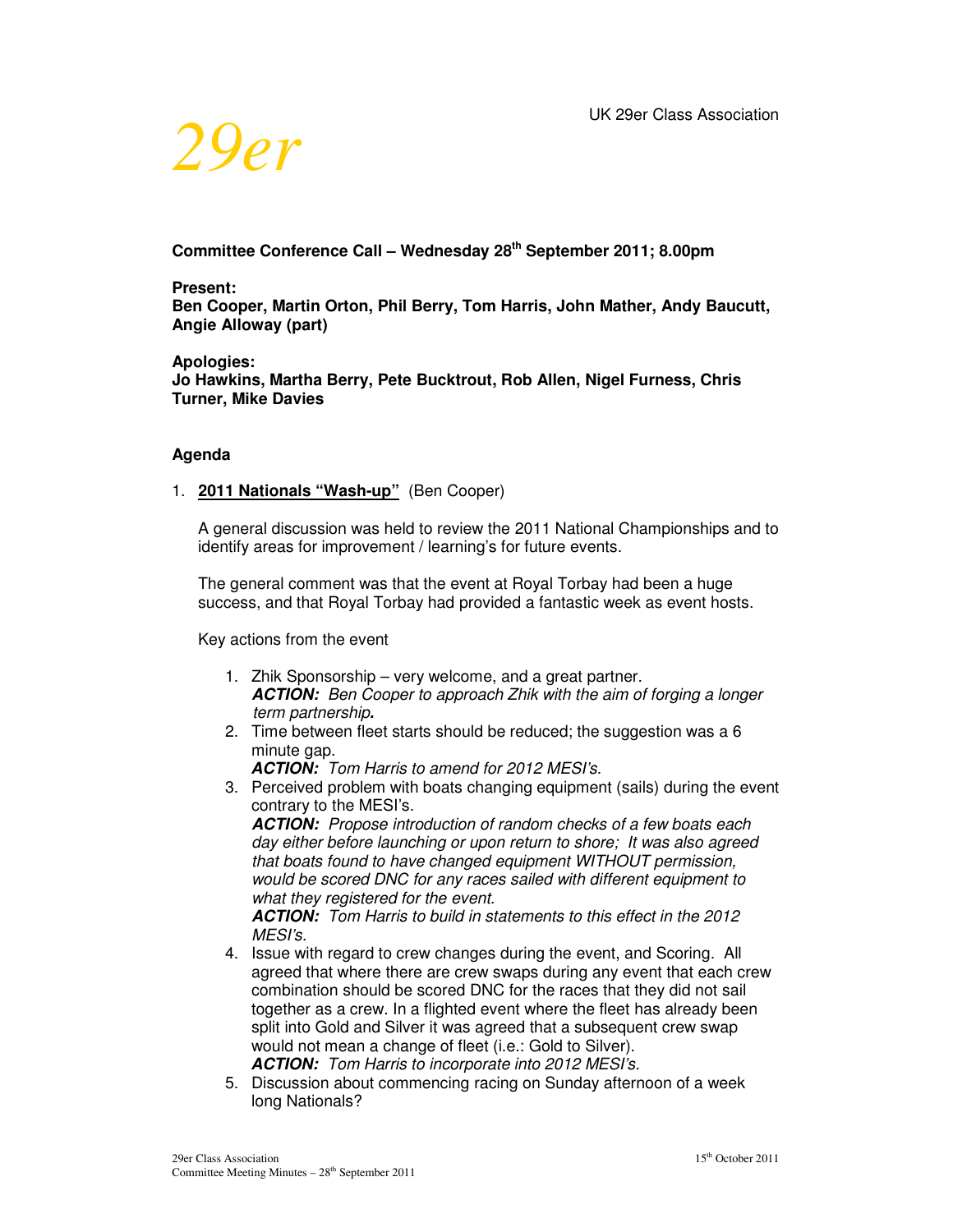*ACTION: Tom Harris / John Mather to canvass opinion from the sailors.* 

- 6. Scoring general discussion about fleet sizes for Gold and Silver and 'carry through' scoring of Qualifying Fleet results. *ACTION: Agreed that we should operate as per Worlds and Europeans in terms of Gold Fleet size (25 boats), with remainder in Silver, but to be confirmed if fleet numbers get too large; Agree to review 'carry through' scoring in line with other classes – decision for 2012 to be confirmed.*
- 7. General Event Information / Communication to manage sailors (and parent) expectations it was agreed that we should seek to produce a general 'Guide to the Nationals' for publication on the event website to give general information on how the event will be 'run'. *ACTION: Ben Cooper to prepare a note for 2012.*

Observations / learning's from Torquay:

- 1. **Hoses** A plentiful number of wash down hoses would make for a quicker recovery of boats after racing.
- 2. **Local Conditions** We need to be more aware of 'local conditions' (harbour challenge) prior to the event; that said, the solutions we came up with for the fleet both leaving and returning worked excellently.
- 3. **Trailers** RIB Trailer location we need to be aware and plan for RIB recovery better, especially when trailers are stored away from the event venue (Keys / locks etc.
- 4. **Bow Numbers** Bow numbers may make recovery and trolley identification easier, especially at a venue where there is limited launching space.
- 5. **Blog** was brilliant we need to repeat for 2012. Thanks recorded to Adrian Ward and Bill Tucker.
- 6. **Evening events**  in general, very successful; RTYC did a great job for the class.
- 2. **Training** (Martin Orton)

## **Planning for Autumn 2011 / Spring 2012**

- a. Training dates for all 8 events confirmed.
- b. Transition Squad Qualifiers fully booked, with waiting lists; aim is to seek to accommodate all those who want to attend with extra coaches as necessary.
- c. Datchet (early September) some bookings dropped out and didn't pay. 35 attended in the end with capacity for 36.

## **Planning for Autumn 2011 / Spring 2012**

- a. Advanced Open Training still in discussion, with a plan to introduce later in the year or early in 2012.
	- Aim is not to clash with NYS
- b. Updated proposals to be circulated to sub-committee for approval and then publication.
- c. Costings still TBC, but likely cost (per weekend) likely to be higher than for standard Open Training.
- 3. **Sailing** (Tom Harris)

**2011 GP Events etc:** all remaining event planning well underway.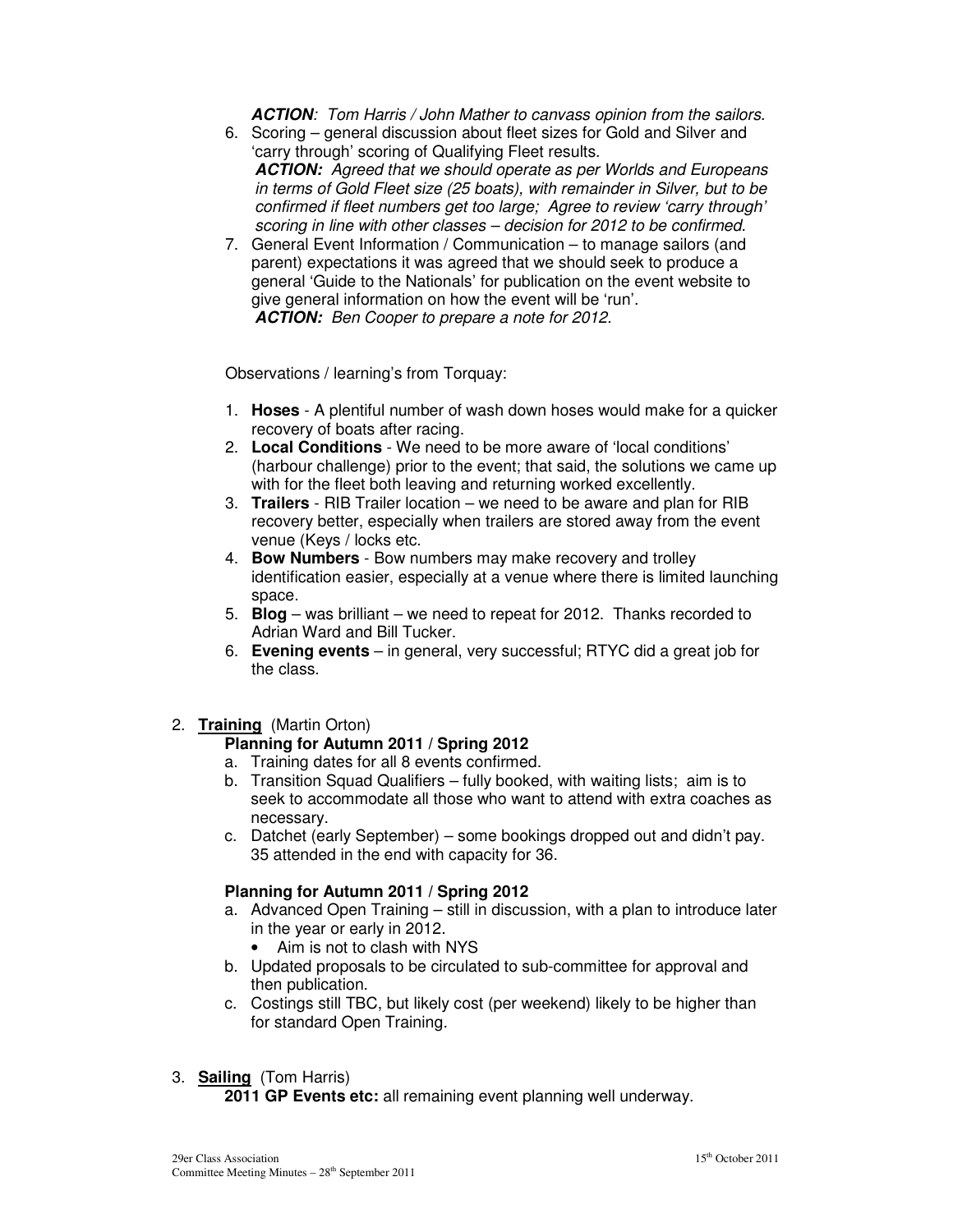## **2012 Calendar:** progressing:

- a. All key events confirmed apart from a GP event planned for early September – awaiting a response from Carsington. Note: subsequently confirmed as Ullswater for  $8<sup>th</sup>/9<sup>th</sup>$  September 2012.
- b. Winter Championships inaugural event confirmed at Chew Valley for last weekend in February 2012.
- c. Potential open events Shoreham, Thorpe Bay.
- d. Inlands confirmed as Ovington sponsored and organised event, so class MESI's will not be used at this event.

## **2012 Grand Prix Series:**

a. Proposal to review Entry Fees for GP events for 2012; final plan not confirmed, but likely to have a two tier entry fee structure for sea events (more costly) versus inland events (cheaper).

*ACTION: Tom Harris / Jo Hawkins to develop a cost model based on 2011 experiences to use to plan entry fee proposals for 2012.* 

b. Harken Sponsorship – Keen to continue with Harken GP sponsorship, but it is known that budgets for 2012 may not be as large as for 2011. *ACTION: Ben Cooper to arrange meeting with Harken to discuss their involvement for 2012.* 

## 4. **AGM** (Ben Cooper)

Regarded as a success, and indeed view is that the class is in a very healthy state. Key actions from the meeting

- a. Resolution 1 Honorary Membership for any UK 29er Sailor who subsequently represents Great Britain at an Olympic or Paralympic Games *ACTION: Ben Cooper to obtain contact details for qualifying sailors and progress with invitations and subsequent publicity.*
- b. Co-opted Committee Positions *ACTION: Ben Cooper to invite Arthur Allen (Measurer) and Chris Turner (Builders Representative) to join the class committee in line with the Class Constitution.*

## 5. **Membership** (Ben Cooper)

All ready to go, to start taking 'new to the class' members from  $1<sup>st</sup>$  October.

Fully web enabled membership now being used; thanks to Martha Berry and Jan Lasko for putting this capability in place.

- 6. **PR/Marketing** (Ben Cooper, in Rob Allen's absence)
	- a. Rob is working on a 'Frequently Asked Questions' document, which would be published on the class website, and used as a reference and guidance resource for all, especially new entrants to the class. *ACTION: Ben Cooper / Rob Allen to review status on this*
	- b. Future event PR need to develop a programme of pushing PR both prior to and after every event to create general buzz about the class. *ACTION: Ben Cooper / Rob Allen to review how this might be done.*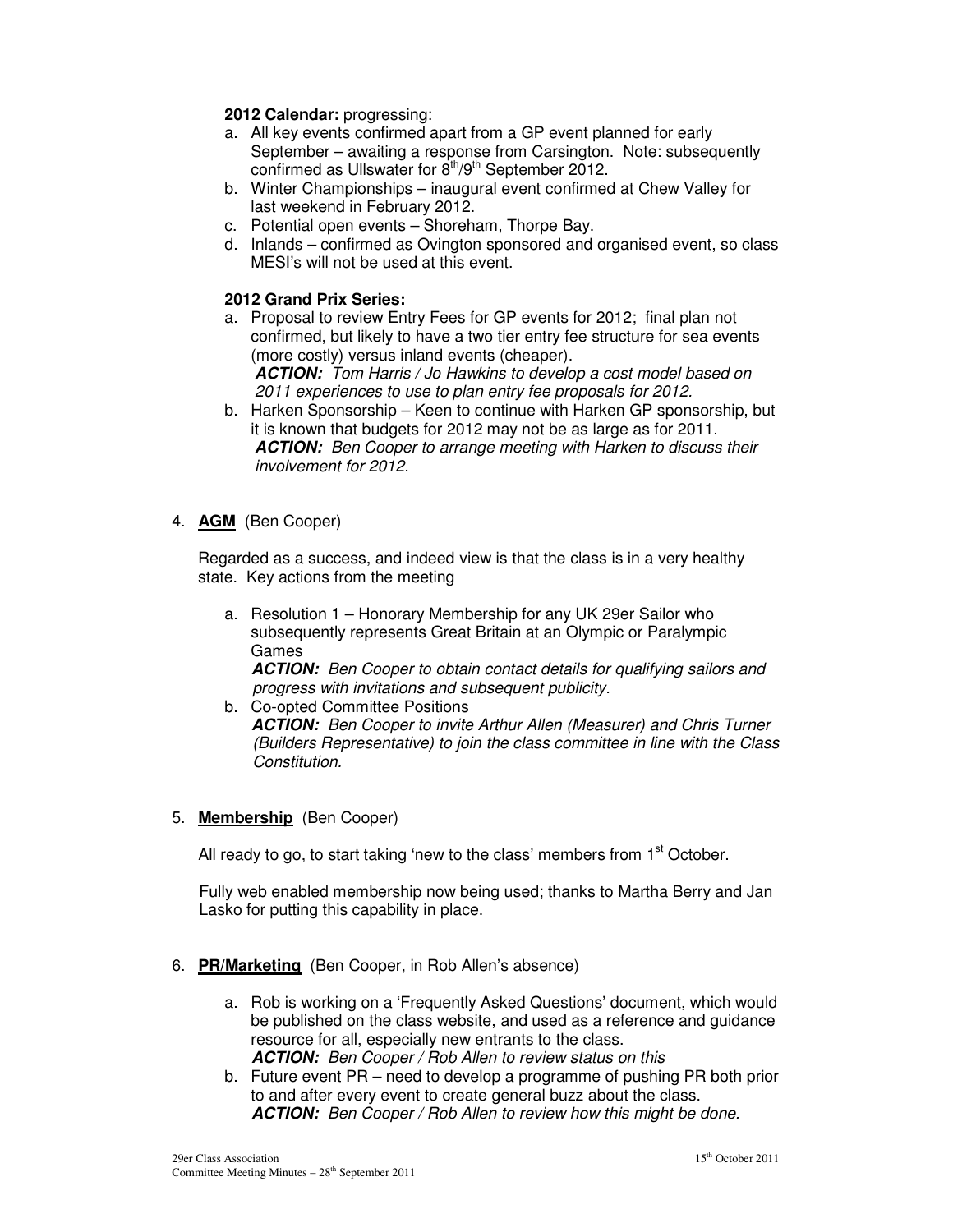**7. Junior Class Liaison** (Ben Cooper, in Rob Allen's absence)

Need to review how we create access to 'Try a Boat' sessions more locally for 2012; agreed that the 'Try a Boat' sessions were a success, but potentially needs to be more 'local' in 2012.

*ACTION: Angie Alloway to develop new ideas to address this challenge.* 

## **8. RIB/Safety** (Phil Berry)

- a. Boat deliveries / logistics role; we need to look at how we move boats and the class RIB around the country and develop a more effective solution for this challenging issue. Maybe to include:
	- Use of rented trailers:
	- A Class trailer;
	- Greater use of volunteer parents;
	- Boat delivery companies.

*ACTION: Phil Berry to give this some though and come back with proposals / suggestions.* 

#### **9. Sub-Committee's** (Ben Cooper)

General discussion around the need to progress various developmental ideas for the class:

- a. **Crew Search** we need to have an easy to use mechanism for linking together sailors looking for crew partnerships; Maybe solve via Facebook, need for a new website where such facilities could be provided. *ACTION: Need to monitor demand for this.*
- b. **Sailor Liaison** John Mather agreed to act as chair of the Sailor Reps committee, and to help to channel sailor views and ideas back into the committee to ensure full involvement of the sailors in moving the class forward.

*ACTION: Sailor Rep meeting planned for the Northampton GP in October. John to report back afterwards.* 

c. **Boat Search** – need to create a boat register on the website (see Musto Skiffs); Need to produce guidance on how to 'sort' a 2nd hand boat, and bring it up to race spec. *ACTION: Andy Baucutt offered to progress ideas in this area, and report* 

*back.* 

d. **Event Management** – maybe need to put in place a sub-committee to progress the concept of 'standard' class events, covering what we expect of host clubs, what our sailors expect, with the general aim of raising the overall quality of events.

*ACTION: Tom Harris / Phil Berry to work on this over the winter, and come back with proposals.*